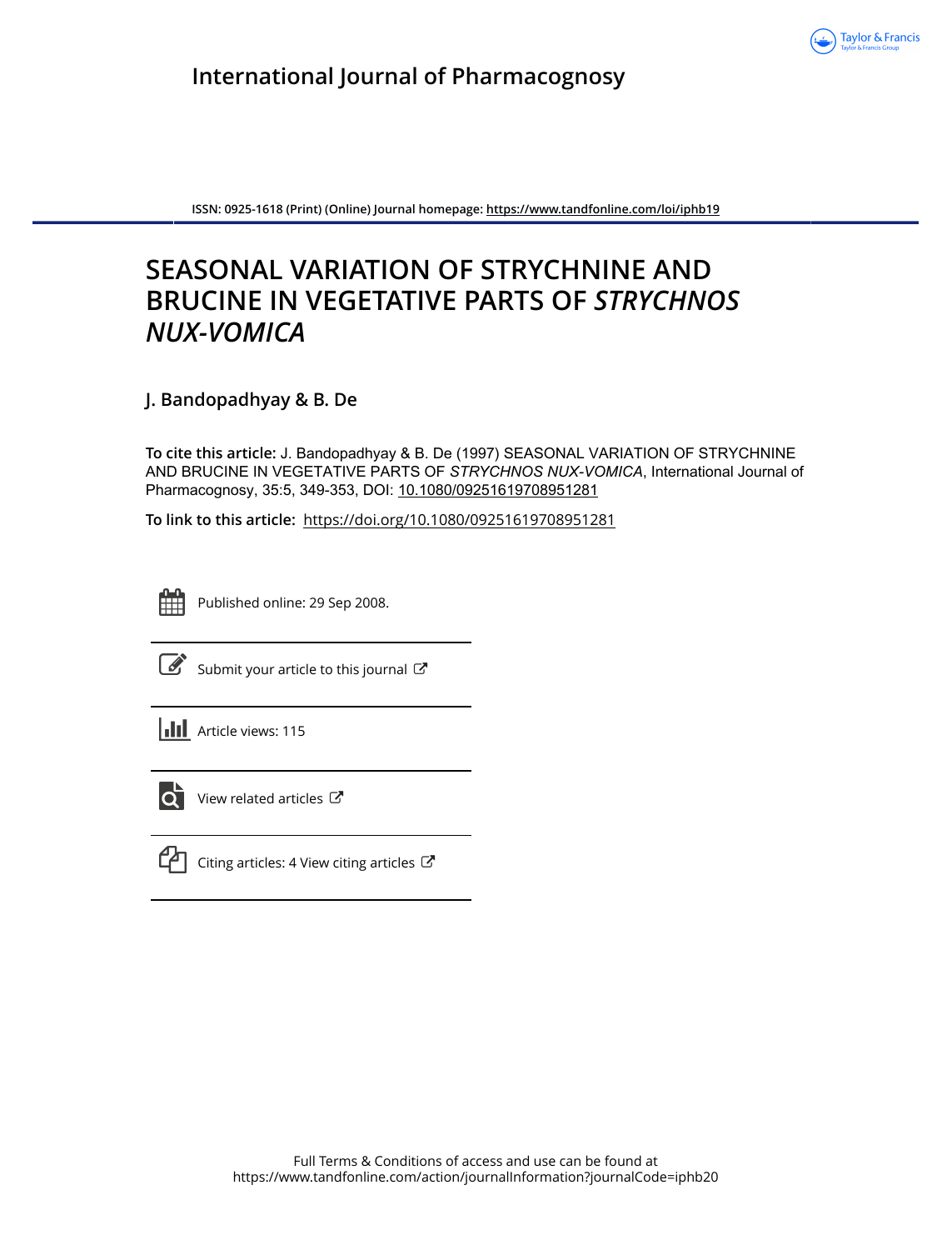## SEASONAL VARIATION OF STRYCHNINE AND BRUCINE IN VEGETATIVE PARTS OF *STRYCHNOS NUX-VOMICA*

J. Bandopadhyay and B. De\*

Pharmacognosy Research Laboratory, Department of Botany, University of Calcutta, 35, Ballygunge Circular Road, Calcutta 700 019, India

## *ABSTRACT*

Seasonal variations of strychnine and brucine in dif*ferent vegetative parts of* Strychnos nux-vomica *were determined by HPLC. Root bark and stem bark are rich in these two alkaloids. Root wood, stem wood, and twigs are poor sources of strychnine and brucine. In the stem bark, stem wood, and leaves, the alkaloids gradually decrease in amount up to December (winter). In the root bark, there is a tendency towards a gradual increase in these alkaloids up to December.*

#### INTRODUCTION

Strychnine and brucine, two important indole alkaloids, are used as a central nervous system stimulant and as an alcohol denaturant respectively. Strychnine is a valuable tool in physiologic and neuroanatomic research (Tyler *et al.,* 1988). Out of about 185-190 species of the genus *Strychnos* (Loganiaceae) (Bisset *et al., 1973),* strychnine and brucine have only been found in six species. These are S. *nux-vomica* L., S. *wallichiana* Steudel ex DC., S. *ignatii* Berg., S. *Lucida* R. Br. in Asia, S. *icaja* Bail in Africa and S. *panamensis* Seem in Central America (Marini-Bettolo *et al., 1972).*

S. *nux-vomica* is one of the commercial sources of these two alkaloids (Tyler *et al.,* 1988). The plant also contains a number of other minor alkaloids (Evans, 1994).

Baser and Bisset (1982) investigated variations in content and composition of tertiary alkaloid mixtures on the basis of 12 consecutive monthly collections in different parts of Sri Lanka (Gampaha) and Indonesian (Bogar) S. *nux-vomica* by visual assessment of the relative sizes and intensities of the spots on Si gel plates. In the present paper we report for the first time seasonal variation of strychnine and brucine in different vegetative parts of S. *nux-vomica.* The investigation was carried out with plant parts collected during the period from February to December, 1989.

#### MATERIALS AND METHODS

Plant materials were collected between February and December 1989 from Chinsurah (District Hooghly), India. Voucher specimens are kept in the Department of Botany, University of Calcutta.

#### Extraction of Alkaloids

Alkaloids were extracted following the general method of alkaloid extraction. 1 g powered material was moistened with  $25\%$  NH<sub>4</sub>OH and extracted in a Soxhlet apparatus with CHCl<sub>3</sub> for 2 h. The CHCl<sub>3</sub> was extracted with 2% aqueous sulphuric acid  $(\times 3)$ .

The combined acid extracts were alkalized with *250/0* NH40H solution to pH 10 and then extracted with  $CHCl<sub>3</sub>$  ( $\times$  3). The combined organic layers were dried over anhydrous sodium sulphate to dryness and then analysed by HPLC.

### IIPLC Analysis

The HPLC system consisted of a Milipore-Waters (Milford, MA, USA) Model 510 pumping system, a Waters Model 440 injector and a Waters Model 440 absorbance detector. A Waters  $C_{18}$  Bondapak Column (30 cm  $\times$  3.9 mm I.D.) was used. The mobile phase was MeOH:2M NH<sub>4</sub>OH:M NH<sub>4</sub>NO<sub>3</sub> :: 28:1:0.5 (mod-

*Keywords:* Brucine, indole alkaloid, HPLC, seasonal variation, strychnine, *Strychnos nux-vomica.*

<sup>\*</sup> Author to whom correspondence should be addressed.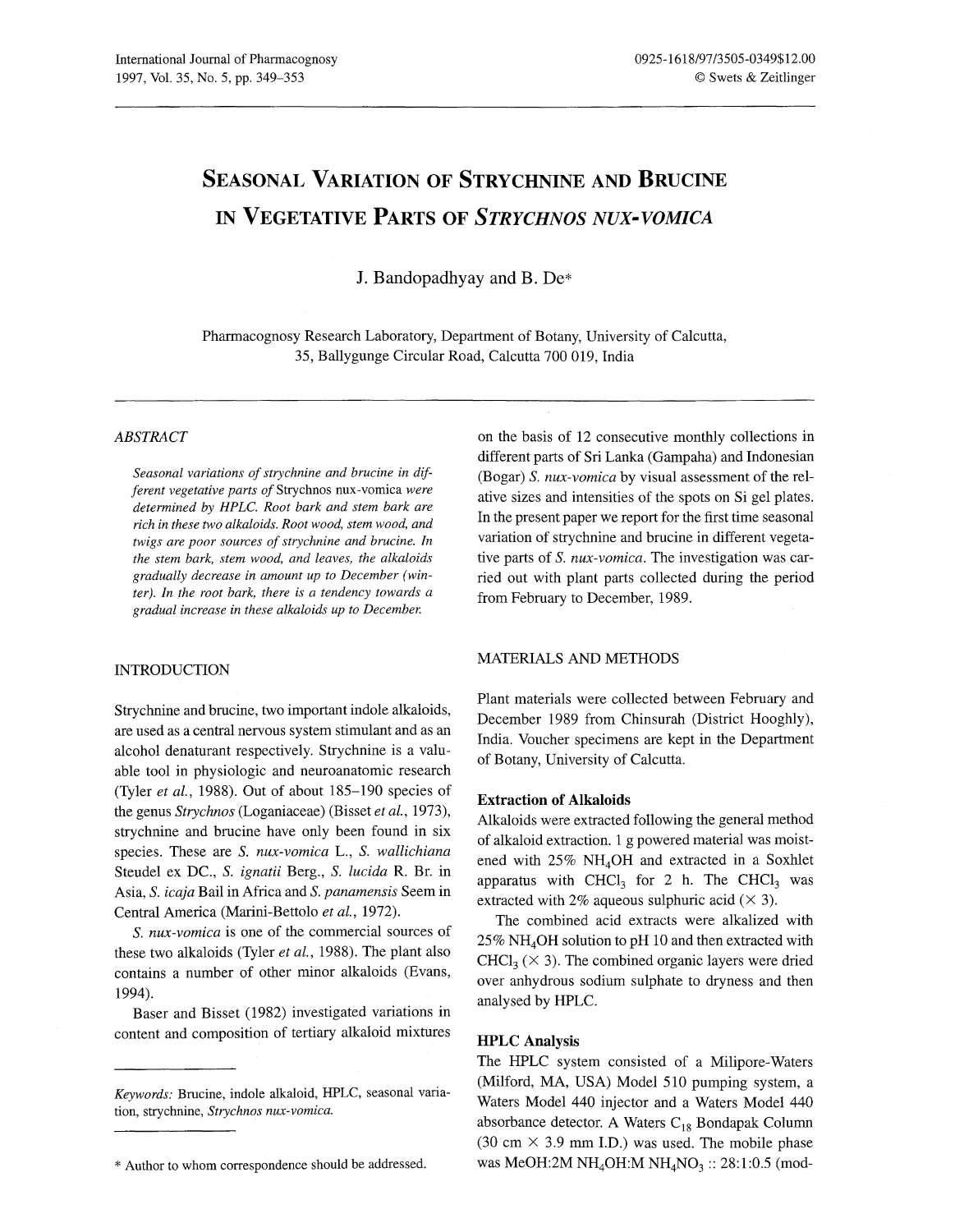| Month     | Average temperature °C |         | Total rainfall (mm) | Mean Relative Humidity % |       |
|-----------|------------------------|---------|---------------------|--------------------------|-------|
|           | Maximum                | Minimum |                     | 3.00 A.M.                | 12.00 |
| January   | 26.06                  | 10.90   | 0.0                 | 80.06                    | 36.06 |
| February  | 28.70                  | 14.90   | 0.0                 | 77.70                    | 63.60 |
| March     | 33.40                  | 19.60   | 0.0                 | 81.00                    | 79.08 |
| April     | 37.30                  | 24.20   | 0.0                 | 87.90                    | 67.40 |
| May       | 37.20                  | 27.90   | 87.9                | 88.80                    | 72.80 |
| June      | 32.50                  | 25.40   | 166.2               | 87.60                    | 81.70 |
| July      | 32.20                  | 24.20   | 273.2               | 85.03                    | 84.40 |
| August    | 33.60                  | 25.90   | 142.1               | 88.00                    | 86.30 |
| September | 31.05                  | 25.70   | 191.4               | 91.10                    | 83.90 |
| October   | 30.90                  | 24.30   | 186.3               | 95.40                    | 85.20 |
| November  | 30.06                  | 18.20   | 0.0                 | 88.80                    | 74.70 |
| December  | 25.90                  | 14 05   | 12.0                | 86.90                    | 64.06 |

Table 1. Average maximum and minimum temperature, total rainfall and mean relative humidity in Baghati (Dist. Hooghly, India) during January - December 1989\*.

\*Data provided by Regional Meteorology Centre, Calcutta.

ified solvent system of Dennis, 1984). The flow rate was 2 ml/min. The eluate was monitored at 254 nm.

## Calibration

Aliquots of 5, 10, 15, 20 and 25  $\mu$ l of standard stock solution of strychnine and brucine prepared by dissolving 5 mg of the alkaloids in 25 ml CHCl<sub>3</sub> were injected. Regression equations for strychnine and brucine were obtained from peak height  $(y)$  and concentration  $(x)$ . Concentrations of strychnine and brucine were calculated from regression equations prepared from peak height  $(y)$  and concentrations  $(x)$  of authentic alkaloids:

Strychnine: regression equation  $y = 18.3x + 0.1$ , correlation coefficient 0.991; brucine: regression equation  $y = 5.46x + 1.27$ , correlation co-efficient 0.998.

Data presented are means of analyses from duplicate extractions ± standard deviation.

### RESULTS AND DISCUSSION

Monthly variations of average maximum and minimum temperature, average humidity and total rainfall are shown in Table 1.

Strychnine and brucine showed seasonal variation in all the vegetative plant parts examined. Root bark and stem bark are rich in strychnine and brucine (Figs. 1, 2). Root wood, stem wood and twig are poor sources of these two alkaloids (Figs. 3, 4, 5). Highest strychnine content detected was 5.4 mg/g dry weight of root bark collected in the month of December and highest brucine content detected is 10.12 mg/g dry weight of stem bark collected in the month of February. The amount of strychnine in the vegetative plant parts is lower than that recommended in the Pharmacopoeias (Pharmacopoeia of India, 1966; British Pharma-



Fig. 1. Variations of strychnine and brucine contents in root bark of S. *nux-vomica*. J = January, F = February, Mr = March, Ap = April, My = May,  $Jn = June$ ,  $Jl = July$ ,  $Ag = August$ ,  $S = September$ ,  $O = October$ ,  $N = November$ ,  $D = December$ .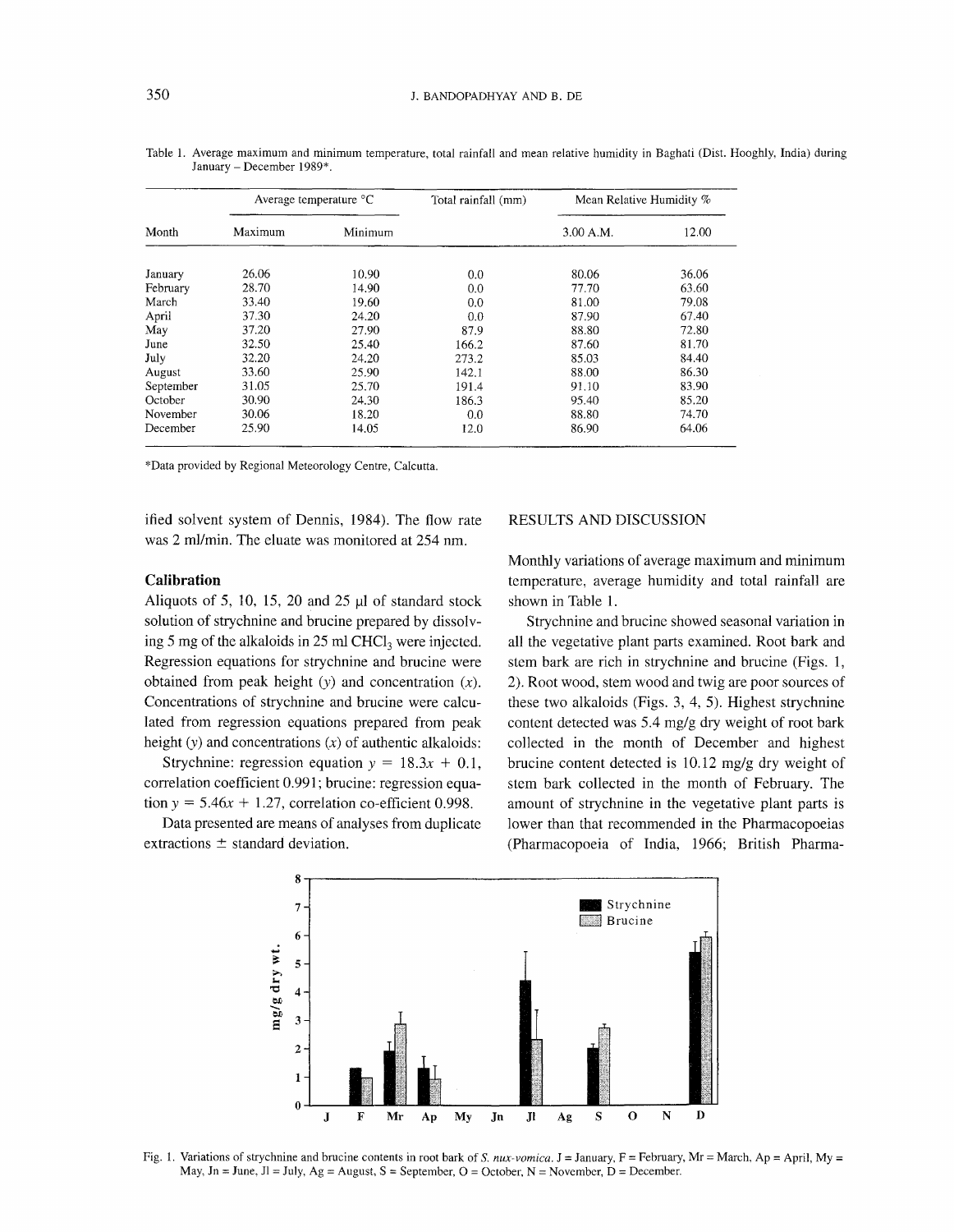

Fig. 2. Variations of strychnine and brucine contents in stem bark of S. nux-vomica.



Fig. 3. Variations of strychnine and brucine contents in the root wood of S. nux-vomica.



Fig. 4. Variations of strychnine and brucine contents in the stem wood of S. nux-vomica.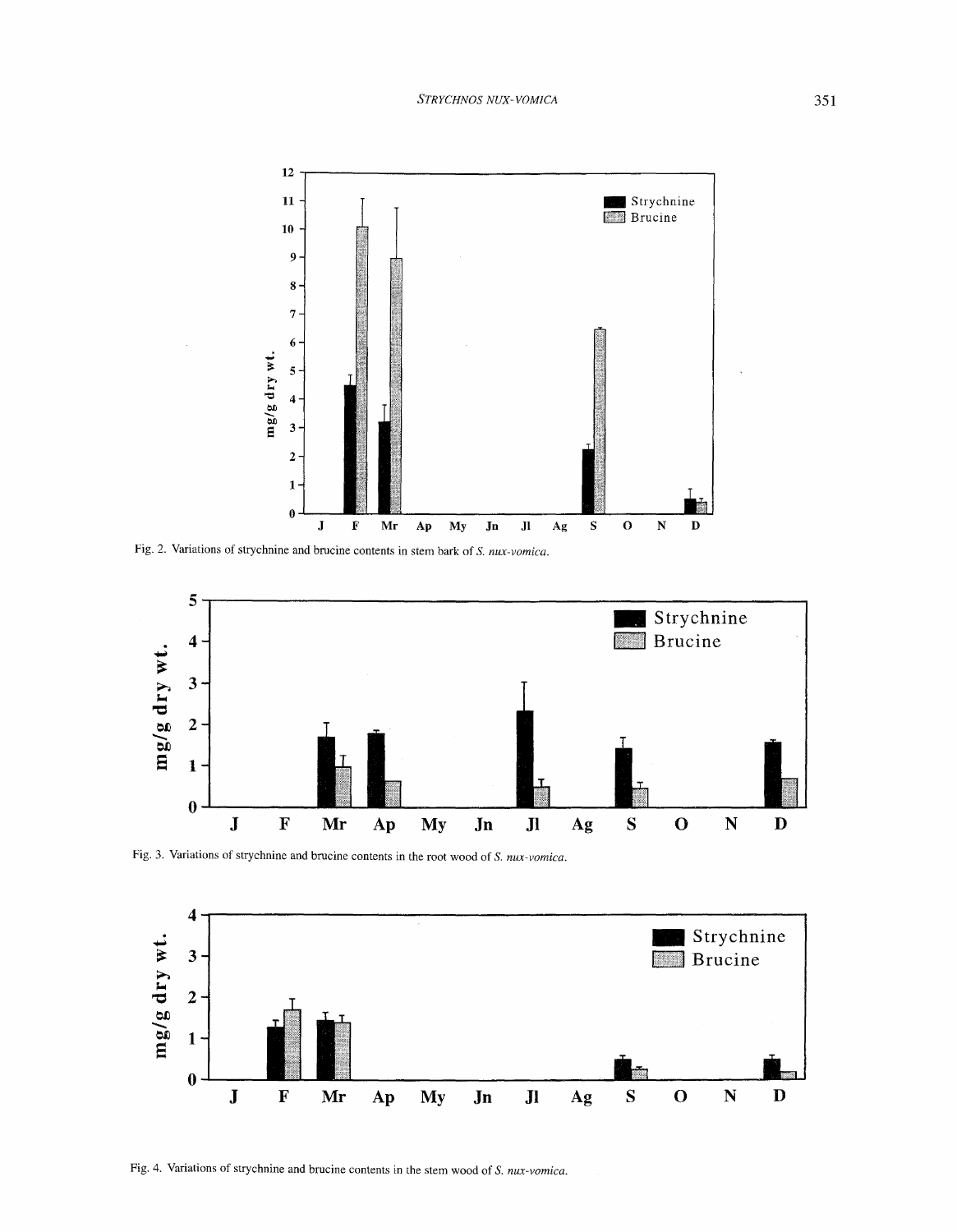

Fig. S. Variations of strychnine and brucine contents in the twig of S. *nux-vomica.*



Fig. 6. Variations of strychnine and brucine contents in the leaves of S. *nux-vomica.*

copoeia, 1973) for seeds which are the chief commercial sources of strychnine and brucine (The Wealth of India, 1976).

In the leaves, variations in strychnine and brucine contents show a direct relationship with leaf maturation (Fig. 6). The concentrations of these two alkaloids are high in the month of March (spring) after the new leaves appear on the almost leafless plant after winter. The contents then gradually decrease in amount and are lowest in December when the leaves start falling from the plant with the onset of winter. In the month of February leaves of the previous year show a very low amount of strychnine and brucine. From the limited data it appears that the stem wood and stem bark also show the same patterns of variation of strychnine and brucine which, being high during spring (FebruarylMarch), gradually decrease in quantity approaching winter (December) (Figs. 2, 4). Throughout the year brucine is present in higher quantity than strychnine in the stem bark, twigs, and leaves.

We have observed a reverse pattern of seasonal variation of strychnine and brucine in the root bark. Although the root bark shows ups and downs in alkaloid content in different seasons, there is a tendency towards a gradual increase up to December (Fig. 1). In the root bark and root wood strychnine is present in comparatively high quantity in July (rainy season). The twig, however, shows a different picture (Fig. 5). Here strychnine and brucine are present in lowest quantity in the month of July (rainy season), gradually increasing up to December and decreasing in March (flowering time) and then rising in April. Further work is required to ascertain whether these results are typical for all years.

It has been suggested for the Asian *Strychnos* species (Bisset and Phillipson, 1976) that on transportation from the root, which is the main site of alkaloid synthesis, to leaves, the alkaloids of the normal series become converted via the *N* oxides to the corresponding bases of the pseudo- and then *N-methyl-sec.-pseudo* series. Seasonal